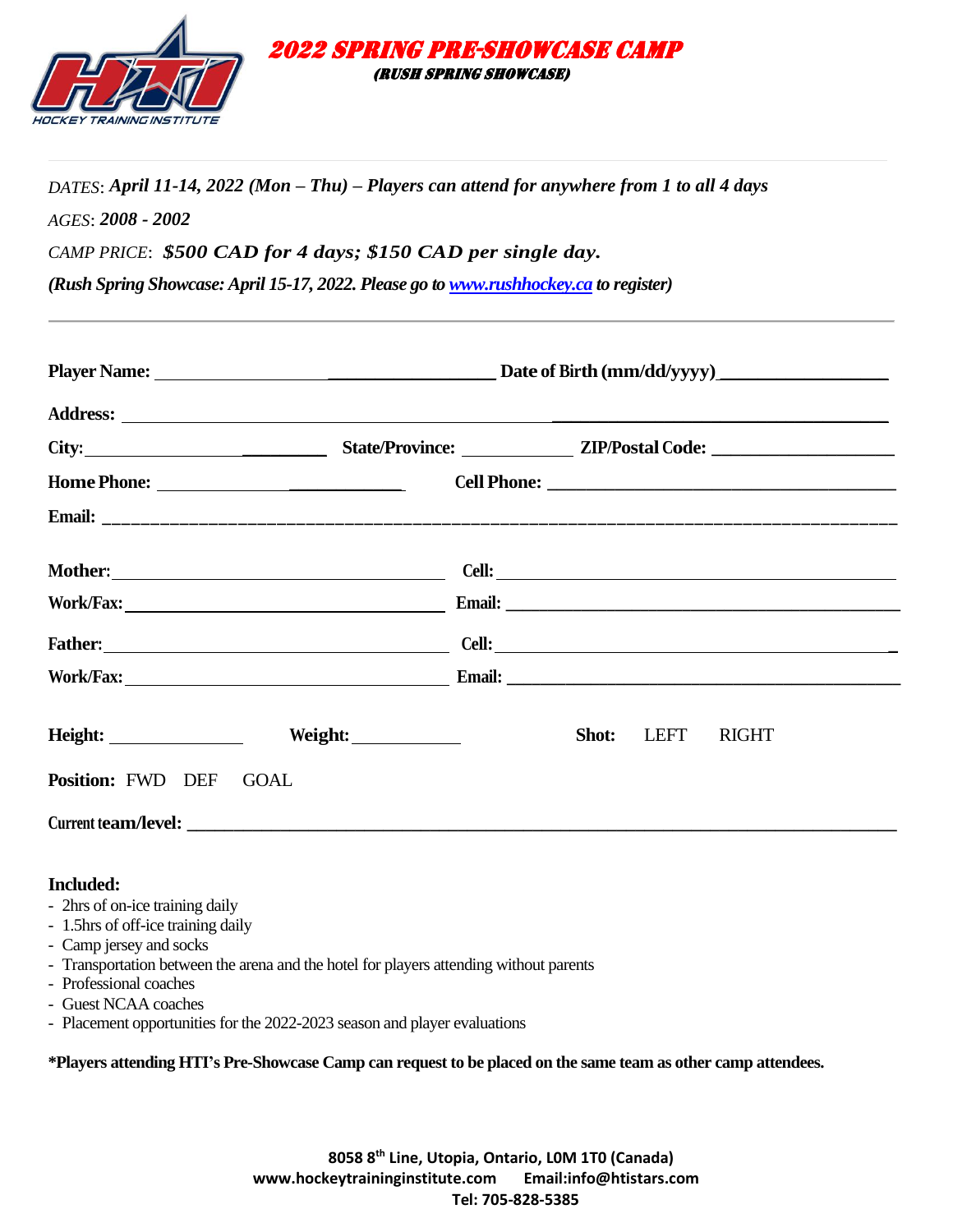

2022 Spring Pre-showcase CAMP

(rush spring showcase)

# Registration Policies

### To Register

Please fill out these forms in their entirety and submit them to our office via mail or email.

### Acceptance:

Player's acceptance into the program is confirmed only after a payment has been received. Full payment must be made prior to the start of the session.

### PAYMENT OPTIONS:

Payments accepted in form of Credit Card, Cheque, Money Order, Wire Transfer or e-Transfer (Canada only) Cheques or money orders should be made out to Hockey Training Institute.

### Conditions of Enrolment:

HTI reserves the right to suspend and/or expel a player from the program for any of the following reasons: financial delinquency, falsification ofregistration information, or failure to abide by program and facility rules and policies. Head instructors remain the right to place a player in a group according to his/her skill level.

### CANCELATION POLICY:

In the event that it is necessary for a registrant to cancel, a refund will be granted if cancelled 15 days prior to the start of the program, subject to a \$100 USD administration fee. There are no cancellations/refunds after 15 days prior to the start of the program.

**2022 camp fees are fully refundable in case the camp had to be cancelled due to Covid-19 restrictions.** 

### Transportation & accommodations:

Players attending the camp/showcase without parental accompaniment can make arrangements for transportation and accommodations through our staff. Please email [jfeldman@htistars.com](mailto:jfeldman@htistars.com) or call 705-828- 5385.

### **ARENA:**

PALM BEACH SKATE ZONE (West Palm Beach) 8125 Lake Worth Road, Lake Worth, FL 33467, USA

### **HOTEL:**

Please contact our office for more information on hotel options and reservations.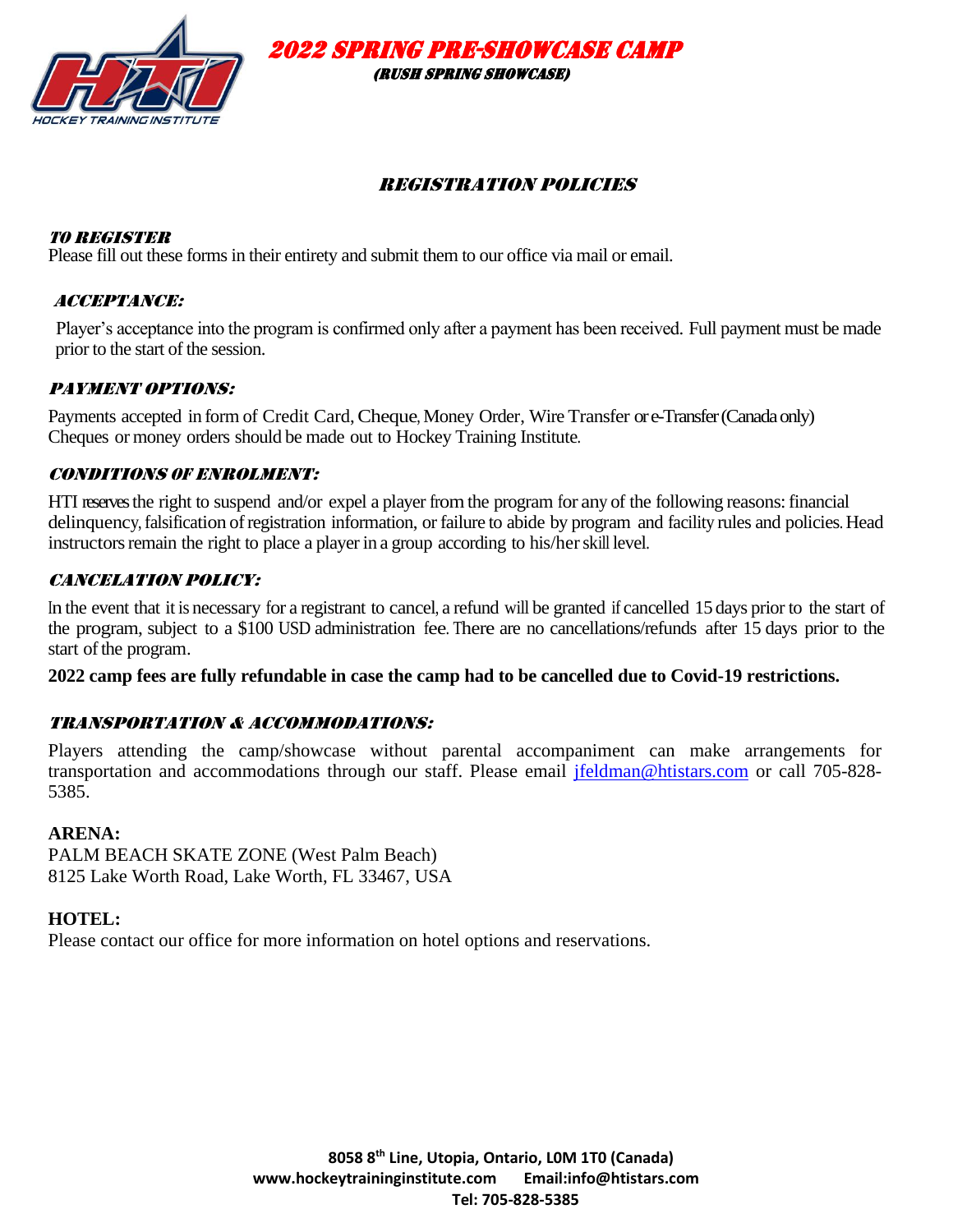

## AMATEUR ATHLETIC WAIVER AND RELEASE OF LIABILITY

 2022 Spring Pre-showcase CAMP (rush spring showcase)

Acknowledging that there is great risk involved, including the potential for permanent paralysis and death, with participation in any sport, <sup>I</sup> agree that Hockey Training Institute (HTI), its agents, servants, employees, and consultants shall not be liable to me for any injury or damage resulting directly or indirectly from any participation in ice skating, ice hockey or other program activities, where incurred on the ice or otherwise in or about the buildings and properties. <sup>I</sup> further agree that <sup>I</sup> discharge Hockey Training Institute, its agents, servants, employees and consultants from all actions, claims and demands I may have for any injury or damage.

<sup>I</sup> understand that my said agreement, release and discharge, shall bind my heirs, legal representatives and assigns and shall inure to the benefit to Hockey Training Institute, its agents, servants, and consultants and their successors and assigns. It is further agreed that Hockey Training Institute does not and shall not be considered to guarantee or warrant such equipment as may be used in the condition of said program.

Hockey Training Institute reserves the right to use any pictures, video or other media taken during the school for advertising and/or instructional purposes. In the event that the player is injured during the operation of the program, permission is given for their transportation as needed to a medical practitioner/facility at my expense. We strongly recommend that all players have a physical examination prior to their participation in the program.

I HAVE READ THIS RELEASE OF LIABILITY AND ASSUMPTION OF RISK AGREEMENT, FULLY UNDERSTAND ITS TERMS, UNDERSTAND THAT I HAVE GIVEN UP SUBSTANTIAL RIGHTS BY SIGNING IT, AND SIGN IT FREELY AND VOLUNTARILY WITHOUT ANY INDUCEMENT.

| <b>Print Name</b> |
|-------------------|
|                   |
|                   |
| Date Signed       |
|                   |

FOR PARTICIPANTS OF MINORITY AGE (Under 18 years of age at the time of registration)

This is to certify that I, as parent/guardian with legal responsibility for this participant, do consent and agree to his release as provided above of all the Releasees, and, for myself, my heirs, assigns, and next of kin, <sup>I</sup> release and agree to indemnify the Releasees from any and all liabilities incident to my minor child's involvement or participation in their program as provided above.

 $X \sim X$ Parent Signature if above is Print Name under 18 years of age

**8058 8th Line, Utopia, Ontario, L0M 1T0 (Canada) www.hockeytraininginstitute.com Email:info@htistars.com Tel: 705-828-5385**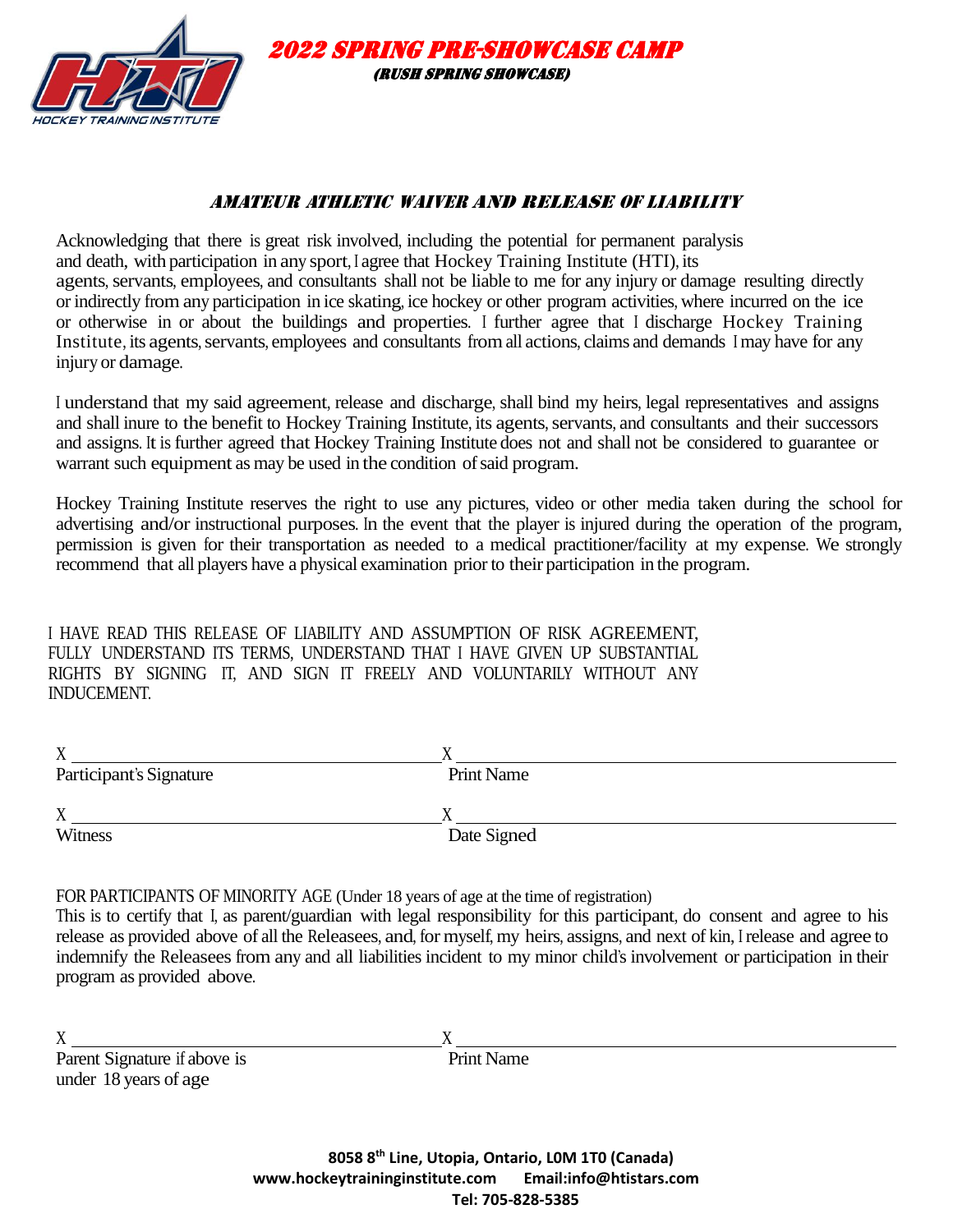



### health Form

*Every player must provide sufficient insurance coverage in the US for the duration her stay in the program.* 

| <b>Emergency Contact</b> (not immediate family)                                                                                                                                                                                      |                                                                                                                 |
|--------------------------------------------------------------------------------------------------------------------------------------------------------------------------------------------------------------------------------------|-----------------------------------------------------------------------------------------------------------------|
| Name: <u>2000 - 2000 - 2000 - 2000 - 2000 - 2000 - 2000 - 2000 - 2000 - 2000 - 2000 - 2000 - 2000 - 2000 - 2000 - 2000 - 2000 - 2000 - 2000 - 2000 - 2000 - 2000 - 2000 - 2000 - 2000 - 2000 - 2000 - 2000 - 2000 - 2000 - 2000 </u> |                                                                                                                 |
|                                                                                                                                                                                                                                      |                                                                                                                 |
| PERSONAL MEDICAL HISTORY                                                                                                                                                                                                             |                                                                                                                 |
| Are you currently taking any medications?                                                                                                                                                                                            |                                                                                                                 |
| Yes<br><b>No</b>                                                                                                                                                                                                                     |                                                                                                                 |
|                                                                                                                                                                                                                                      | If yes, please describe any details our staff will need to be aware of:                                         |
| ice)?<br>N <sub>0</sub><br>Yes<br>If yes, please give details and discuss the details with the HTI's staff upon your arrival to the program:                                                                                         | Have you any medical condition that could affect your full participation in the program's activities (on or off |
| Do you have any allergies? Yes<br><b>No</b><br>If yes, please provide details of allergy, reaction and medical attention required:                                                                                                   |                                                                                                                 |
| Do you have any food restrictions based upon culture or religion? Yes<br>If yes, please list:                                                                                                                                        | N <sub>0</sub>                                                                                                  |

**8058 8th Line, Utopia, Ontario, L0M 1T0 (Canada) www.hockeytraininginstitute.com Email:info@htistars.com Tel: 705-828-5385**